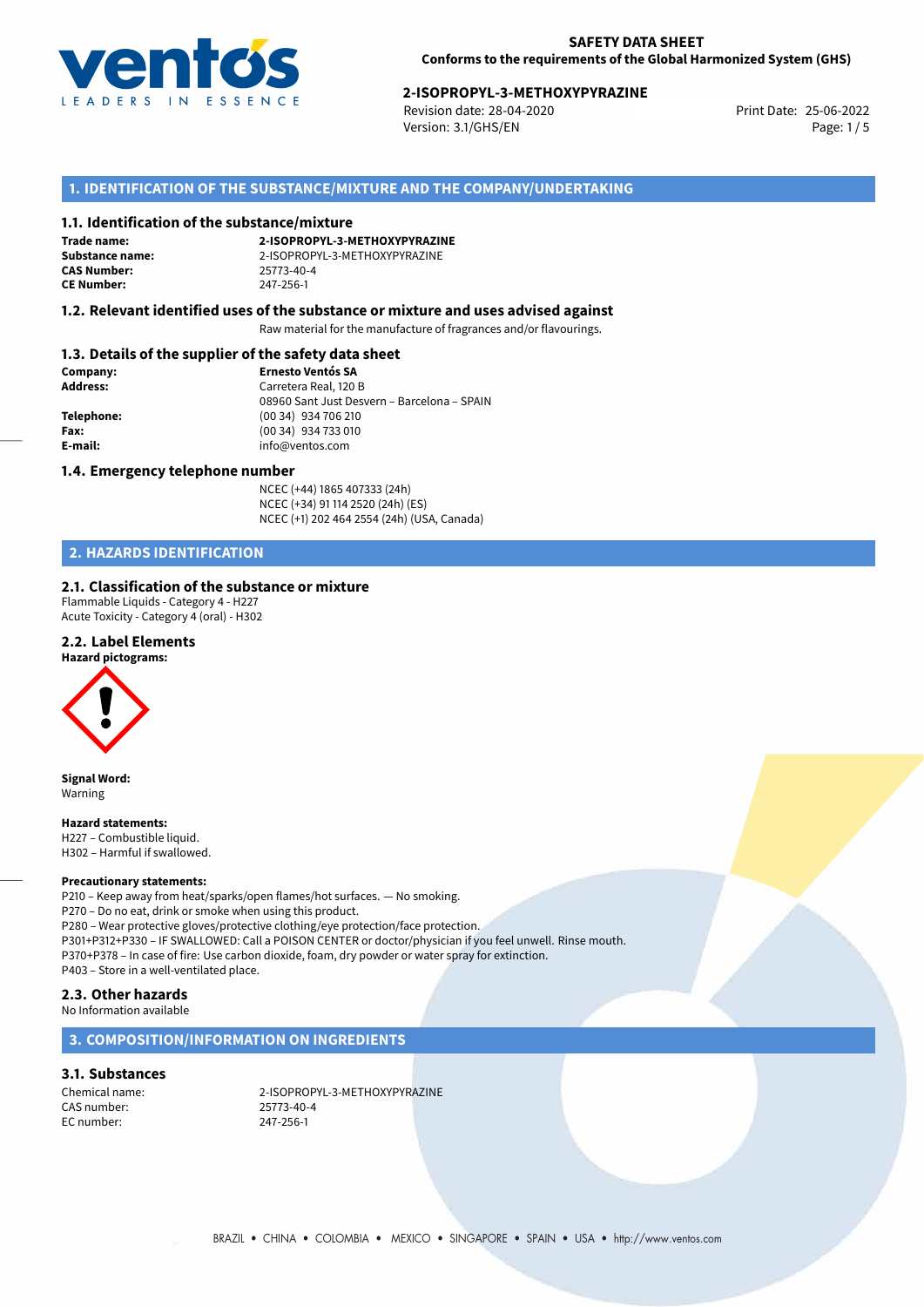

# 25-06-2022 **2-ISOPROPYL-3-METHOXYPYRAZINE**

Revision date: 28-04-2020 Version: 3.1/GHS/EN Page: 2 / 5

### **Hazardous constituents:**

| <b>Chemical Name</b>          | % (w/w)   | <b>CAS No</b><br><b>EC No</b> | <b>Classification according to GHS</b>    |
|-------------------------------|-----------|-------------------------------|-------------------------------------------|
| 2-ISOPROPYL-3-METHOXYPYRAZINE | $\geq$ 50 | 25773-40-4<br>247-256-1       | Acute Toxicity - Category 4 (oral) - H302 |

[See the full text of the hazard statements in section 16.](#page-4-0)

### **3.2. Mixtures**

Not applicable.

# **4. FIRST-AID MEASURES**

### **4.1. Description of necessary first aid measures**

| Ingestion:    | Rinse mouth with water.<br>Obtain medical advice.<br>Keep at rest. Do not induce vomiting.                                                           |
|---------------|------------------------------------------------------------------------------------------------------------------------------------------------------|
| Eye contact:  | In case of contact with eyes, rinse immediately with plenty of water for at least 15 minutes and seek medical advice.                                |
| Inhalation:   | Remove person to fresh air and keep at rest.<br>Seek immediate medical advice.                                                                       |
| Skin contact: | Take off immediately all contaminated clothing.<br>Thoroughly wash affected skin with soap and water.<br>Seek medical attention if symptoms persist. |

# **4.2. Most important symptoms and effects, both acute and delayed**

No information available.

#### **4.3. Indication of any immediate medical attention and special treatment needed** No information available.

# **5. FIRE-FIGHTING MEASURES**

### **5.1. Extinguishing Media**

Water spray, carbon dioxide, dry chemical powder or appropriate foam. For safety reasons do not use full water jet.

### **5.2. Special hazards arising from the substance or mixture**

Known or Anticipated Hazardous Products of Combustion: Emits toxic fumes under fire conditions.

### **5.3. Advice for firefighters**

High temperatures can lead to high pressures inside closed containers. Avoid inhalation of vapors that are created. Use appropriate respiratory protection. Do not allow spillage of fire to be poured into drains or watercourses. Wear self-contained breathing apparatus and protective clothing.

### **6. ACCIDENTAL RELEASE MEASURES**

### **6.1. Personal precautions, protective equipment and emergency procedures**

Evacuate surronding areas. Ensure adequate ventilation. Keep unnecessary and unprotected personnel from entering. Do not breathe vapor/spray. Avoid contact with skin and eyes. Information regarding personal protective measures: see section 8.

### **6.2. Environmental precautions**

To avoid possible contamination of the environment, do not discharge into any drains, surface waters or groundwaters.

### **6.3. Methods and materials for containment and cleaning up**

Cover with an inert, inorganic, non-combustible absorbent material (e.g. dry-lime, sand, soda ash). Place in covered containers using non-sparking tools and transport outdoors. Avoid open flames or sources of ignition (e.g. pilot lights on gas hot water heater). Ventilate area and wash spill site after material pickup is complete.

### **6.4. Reference to other sections**

Information regarding exposure controls, personal protection and disposal considerations can be found in sections 8 and 13.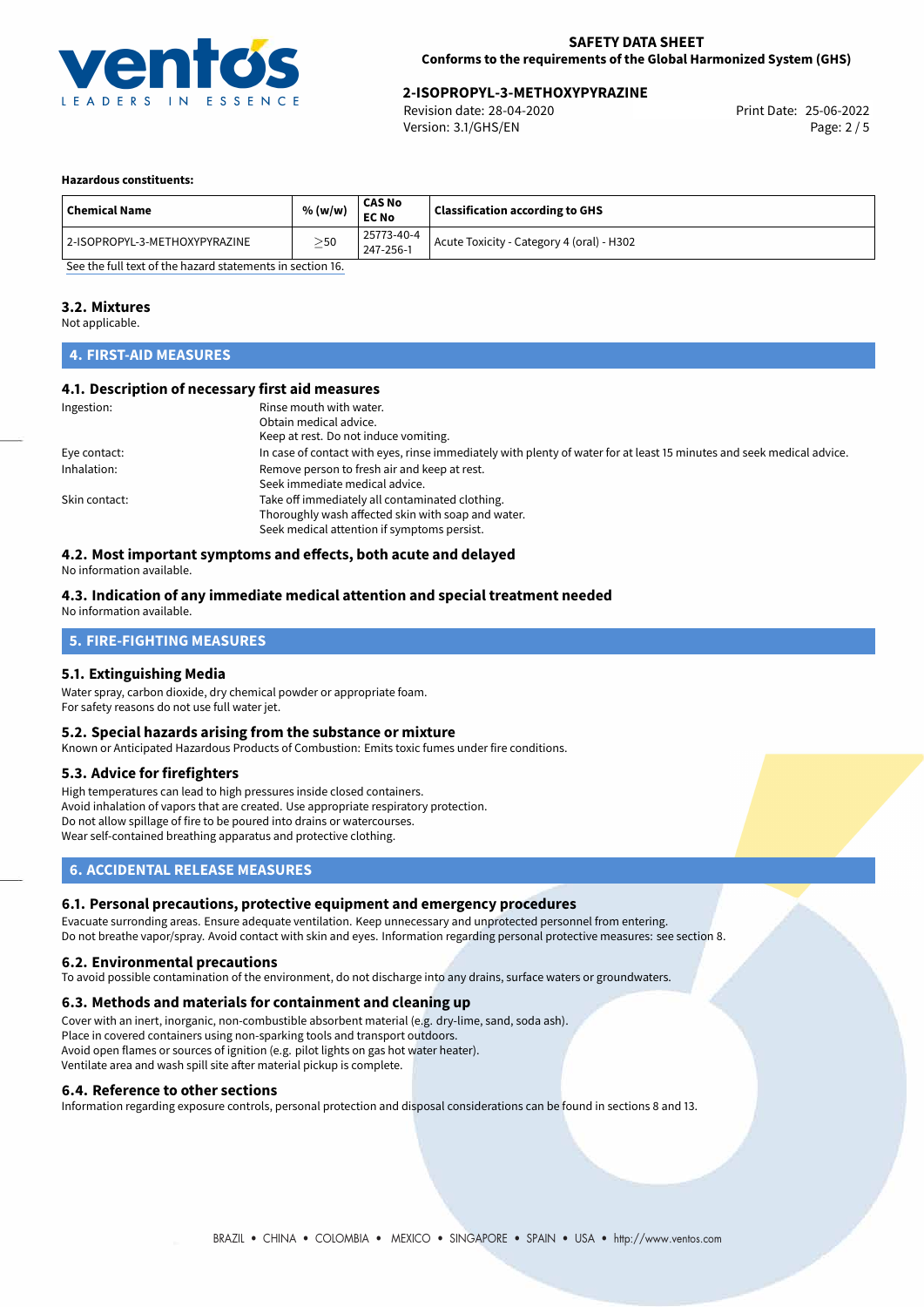

# 25-06-2022 **2-ISOPROPYL-3-METHOXYPYRAZINE**

Revision date: 28-04-2020 Version: 3.1/GHS/EN Page: 3 / 5

# **7. HANDLING AND STORAGE**

### **7.1. Precautions for safe handling**

Do not store or handle this material near food or drinking water. Do not smoke. Avoid contact with the eyes, skin and clothing. Wear protective clothing and use glasses. Observe the rules of safety and hygiene at work. Keep in the original container or an alternative made from a compatible material.

# **7.2. Conditions for safe storage, including any incompatibilities**

Store in tightly closed and preferably full containers in a cool, dry and ventilated area, protected from light. Keep away from sources of ignition (e.g. hot surfaces, sparks, flame and static discharges). Keep away from incompatible materials (see section 10).

### **7.3. Specific end use(s)**

No information available.

**8. EXPOSURE CONTROLS AND PERSONAL PROTECTION**

### **8.1. Control parameters**

Components with occupational exposure limits: None known.

### **8.2. Exposure controls**

Measures should be taken to prevent materials from being splashed into the body. Provide adequate ventilation, according to the conditions of use. Use a mechanical exhaust if required.

### **8.3. Individual protection measures, such as personal protective equipment**

| Eye/Face protection:             | Chemical safety goggles are recommended. Wash contaminated goggles before reuse.                                                            |
|----------------------------------|---------------------------------------------------------------------------------------------------------------------------------------------|
| Hand Protection:                 | Chemical-resistant gloves are recommended. Wash contaminated gloves before reuse.                                                           |
| Body protection:                 | Personal protective equipment for the body should be selected based on the task being performed and the risks<br>involved.                  |
| Respiratory Protection:          | In case of insufficient ventilation, use suitable respiratory equipment.                                                                    |
| Environmental exposure controls: | Emissions from ventilation or process equipment should be checked to ensure they comply with environmental<br>protection legislation.       |
|                                  | In some cases, filters or engineering modifications to the process equipment will be necessary to reduce emissions to<br>acceptable levels. |
|                                  |                                                                                                                                             |

# **9. PHYSICAL AND CHEMICAL PROPERTIES**

### **9.1. Information on basic physical and chemical properties**

| Appearance:                            | Liquid                    |
|----------------------------------------|---------------------------|
| Colour:                                | Conforms to standard      |
| Odour:                                 | Conforms to standard      |
| Odour theshold:                        | Not determined            |
| pH:                                    | Not determined            |
| Melting point/freezing point:          | Not determined            |
| Boling point/boiling range (°C):       | 120 - 125 (20 mm Hg)      |
| Flash point:                           | $66^{\circ}$ C            |
| Evaporation rate:                      | Not determined            |
| Flammability:                          | Not determined            |
| Lower flammability/Explosive limit:    | Not determined            |
| Upper flammability/Explosive limit:    | Not determined            |
| Vapour pressure:                       | $< 1$ mm Hg               |
| Vapour Density:                        | Not determined            |
| Density:                               | $0,991-1,024$ g/mL (20°C) |
| Relative density:                      | $0,991 - 1,024$ (20°C)    |
| Water solubility:                      | <b>INSOLUBLE IN WATER</b> |
| Solubility in other solvents:          | <b>SOLUBLE IN ETHANOL</b> |
| Partition coefficient n-octanol/water: | Not determined            |
| Auto-ignition temperature:             | Not determined            |
| Decomposition temperature:             | Not determined            |
| Viscosity, dynamic:                    | Not determined            |
| Viscosity, kinematic:                  | Not determined            |
| Explosive properties:                  | Not determined            |
| Oxidising properties:                  | Not determined            |
|                                        |                           |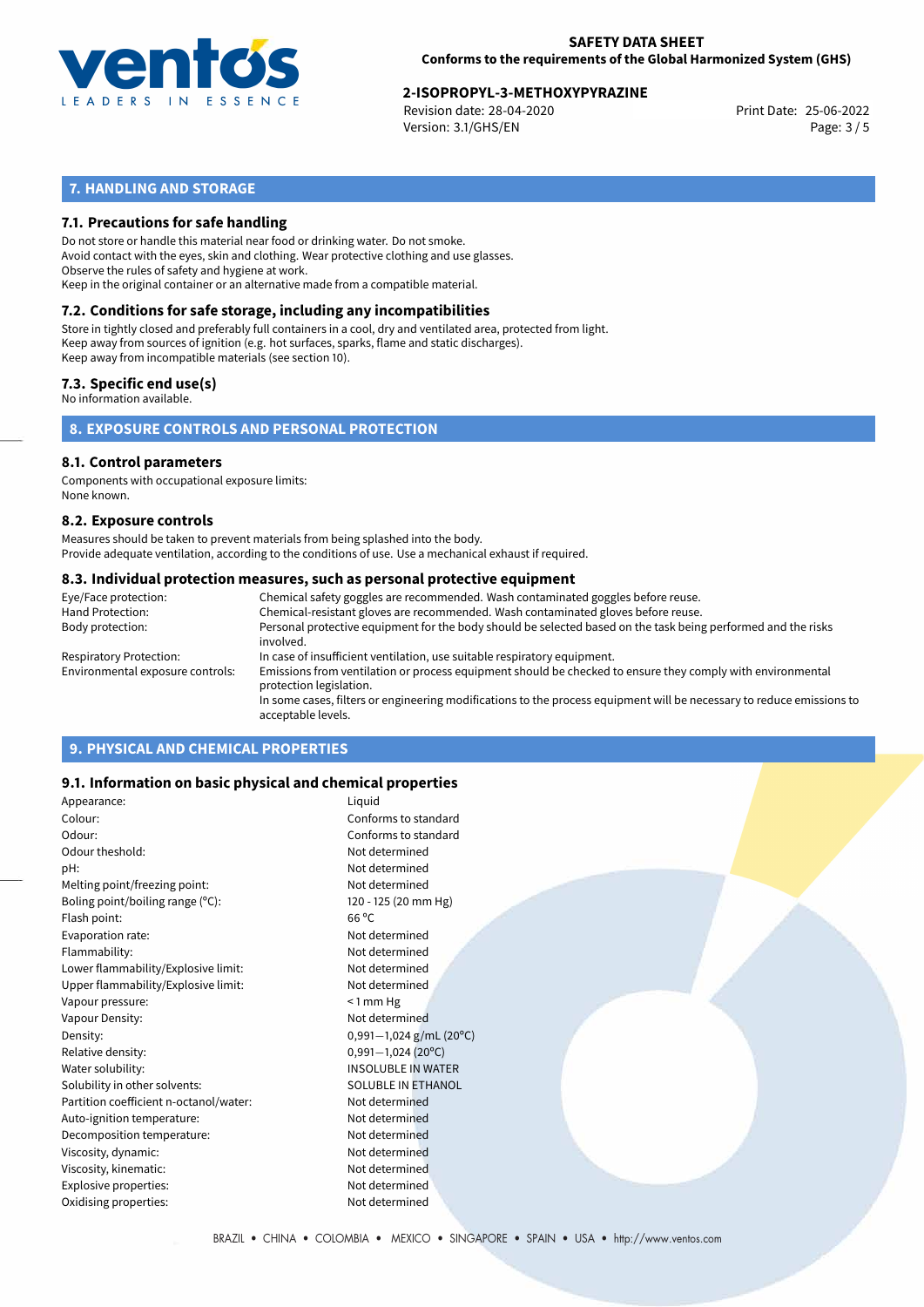

# 25-06-2022 **2-ISOPROPYL-3-METHOXYPYRAZINE**

Revision date: 28-04-2020 Version: 3.1/GHS/EN Page: 4 / 5

# **10. STABILITY AND REACTIVITY**

### **10.1. Reactivity**

No hazardous reactions if stored and handled as prescribed/indicated.

### **10.2. Chemical stability**

The product is stable if stored and handled as prescribed/indicated.

### **10.3. Possibility of hazardous reactions**

No hazardous reactions if stored and handled as prescribed/indicated.

### **10.4. Conditions to Avoid**

Conditions to Avoid: Excessive heat, flame or other ignition sources.

### **10.5. Incompatible materials**

Avoid contact with strong acids and bases and oxidizing agents.

### **10.6. Hazardous decomposition products**

During combustion may form carbon monoxide and unidentified organic compounds.

## **11. TOXICOLOGICAL INFORMATION**

| <b>Acute toxicity</b>             | Harmful if swallowed.                                                     |
|-----------------------------------|---------------------------------------------------------------------------|
| <b>Skin corrosion/irritation</b>  | Based on the data available, the criteria for classification are not met. |
| Serious eye damage/irritation     | Based on the data available, the criteria for classification are not met. |
| Respiratory or skin sensitisation | Based on the data available, the criteria for classification are not met. |
| <b>Germ cell mutagenicity</b>     | Based on the data available, the criteria for classification are not met. |
| Carcinogenicity                   | Based on the data available, the criteria for classification are not met. |
| <b>Reproductive toxicity</b>      | Based on the data available, the criteria for classification are not met. |
| <b>STOT-single exposure</b>       | Based on the data available, the criteria for classification are not met. |
| <b>STOT-repeated exposure</b>     | Based on the data available, the criteria for classification are not met. |
| <b>Aspiration hazard</b>          | Based on the data available, the criteria for classification are not met. |

### **12. ECOLOGICAL INFORMATION**

### **12.1. Toxicity**

**Assessment:** Based on the data available, the criteria for classification are not met. **Experimental/calculated data:** No information available.

### **12.2. Degradability**

No information available.

### **12.3. Bioaccumulative potential** No information available.

**12.4. Soil mobility**

# No information available.

## **12.5. Other adverse effects**

See also sections 6, 7, 13 and 15 Do not allow to get into waste water or waterways.

## **13. DISPOSAL CONSIDERATIONS**

### **13.1. Waste treatment methods**

Dispose of in accordance with national and local environmental regulations.